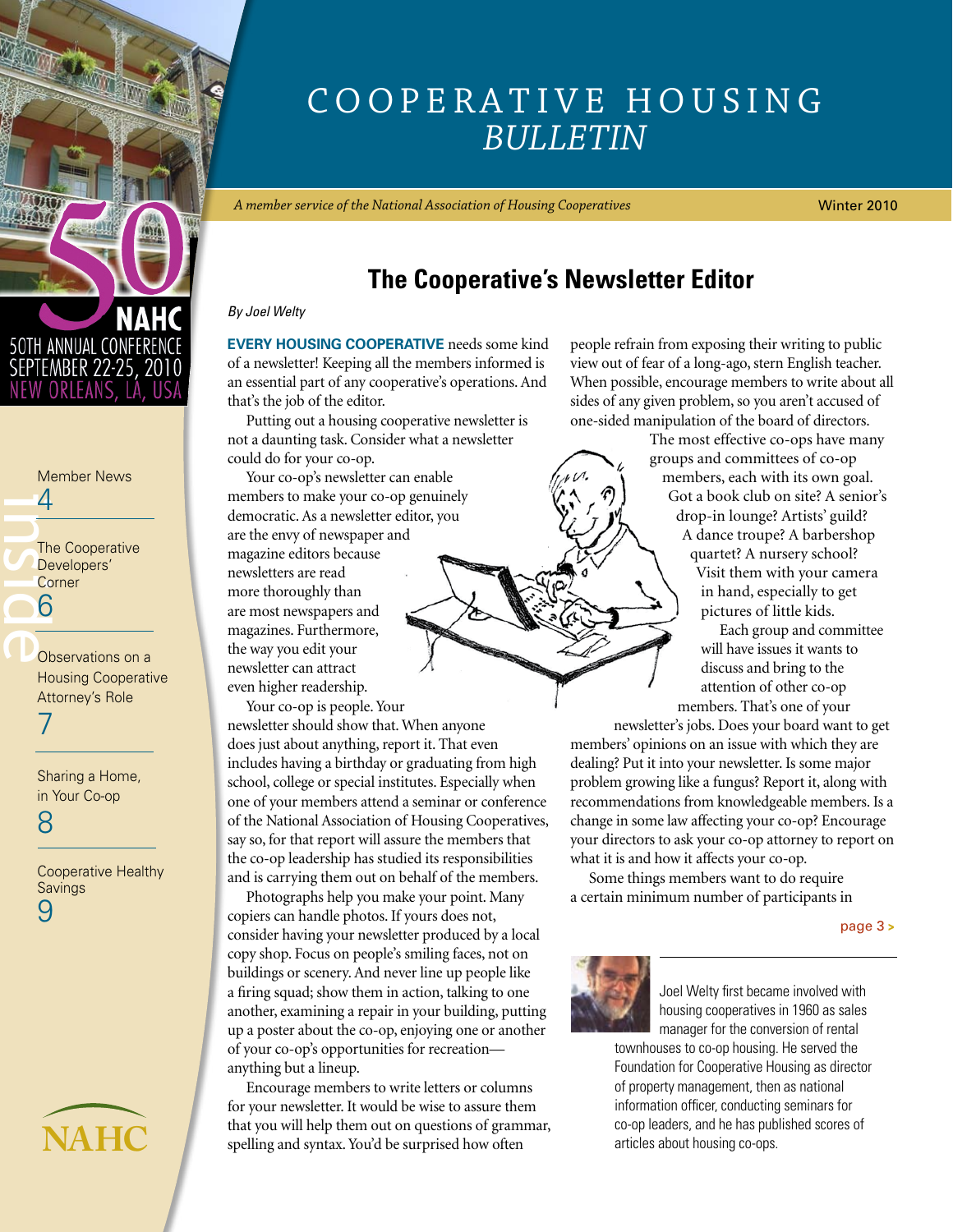#### Cooperative Housing *Bulletin*

#### PUBLISHER: National Association of Housing Cooperatives

PUBLICATIONS COMMITTEE Chair: Roger Willcox, willcoxr@juno.com Joel Welty, Editor of CHB, jwelty@power-net.net Pegg Mullinix, MNMULLINIX@aol.com Herbert Fisher, HHFisher1@aol.com Douglas Kleine, dougk@verizon.net Ralph Marcus, MarcusMgt@aol.com

Letters to the Editor or the Committee are Welcome! Please send them by email!

The *Cooperative Housing Bulletin* is devoted to matters of interest to a housing cooperative's member/shareholders. It is highly recommended that it be e-mailed to all members of your cooperative or copied and distributed to the households*.*

The opinions expressed in this publication are those of the authors and not necessarily those of the Association. This publication is distributed with the understanding that the publisher is not engaged in rendering legal, accounting, or other professional services. If legal advice or other expert assistance is required, the services of a competent professional should be sought.

Acceptance of advertising by the *Cooperative Housing Bulletin* does not imply endorsement of the product or services advertised.

Address inquiries, manuscripts, news items, reprint permission, and responses to: Editor, NAHC, 1444 I Street, NW, Suite 700, Washington, DC 20005-6542, phone 202/737-0797, fax 202/216-9646, website: www.coophousing.org, email: info@coophousing.org.

© 2010 by the National Association of Housing Cooperatives ISSN 0097-9759



#### **About NAHC**

The National Association of Housing Cooperatives is a nonprofit national federation of housing cooperatives, other resident-owned or -controlled housing, professionals, organizations, and individuals interested in promoting cooperative housing communities. Incorporated in 1960, NAHC supports the nation's more than a million families living in cooperative housing by representing co-ops in Washington, DC, and providing education, service, and information to co-ops.

#### **Mission Statement**

To represent, inform, perpetuate, serve, and inspire the nation's housing co-ops.

#### **NAHC Board of Directors 2009-2010**

| <b>President</b>          |                    | Mark Shernicoff     |                        | Elected 2011           |                    |
|---------------------------|--------------------|---------------------|------------------------|------------------------|--------------------|
| <b>Secretary</b>          |                    | Ralph J. Marcus     |                        | Elected 2010           |                    |
| <b>Treasurer</b>          |                    | Linda Brockway      |                        | Elected 2012           |                    |
| <b>Vice President</b>     |                    | <b>Vernon Oakes</b> |                        | Elected 2010           |                    |
| <b>President Emeritus</b> |                    | Roger Willcox       |                        | Elected 2011           |                    |
| <b>Directors</b>          |                    |                     |                        |                        |                    |
| <b>Richard Berendson</b>  | Appointed by MAHC  |                     |                        | <b>Beverly Oulette</b> | Appointed by CSI   |
| Jackie Brown              | Elected 2012       |                     | <b>Randall Pentiuk</b> |                        | Appointed by MAHC  |
| <b>Greg Carlson</b>       | Appointed by FNYHC |                     | Alfred Reynolds        |                        | Elected 2012       |
| <b>William Eaton</b>      | Appointed by NJFHC |                     | Norma Robinson         |                        | Appointed by CAHC  |
| Annie Hill                | Appointed by PAHC  |                     | Mary Ann Rothman       |                        | Appointed by CNYC  |
| Patricia Jacobs           | Appointed by CSI   |                     | Mona Shyman            |                        | Elected 2011       |
| Eugene Jones              | Elected 2011       |                     | Paul Solomon           |                        | Elected 2010       |
| Robert Kirkpatrick        | Appointed by MAHC  |                     | Stephen Somuah         |                        | Elected 2011       |
| Charlotte Lann            | Appointed by CSI   |                     | Hope Turner            |                        | Elected 2010       |
| Barbara Loatman           | Elected 2012       |                     | <b>Ruthie Wilder</b>   |                        | Appointed by PAHC  |
| <b>Bill Magee</b>         | Elected 2012       |                     | Kimalee Williams       |                        | Appointed by CHANE |
| Barbara Meskunas          | Elected 2010       |                     |                        |                        |                    |

#### **Member Association Abbreviations**

| <b>CAHC</b>  | <b>California Association of Housing Cooperatives</b>      |
|--------------|------------------------------------------------------------|
| <b>CNYC</b>  | Council of New York Cooperatives & Condominiums            |
| CSI          | <b>CSI Support &amp; Development Services</b>              |
| <b>CHANE</b> | Cooperative Housing Association of New England             |
| <b>FNYHC</b> | Federation of New York Housing Cooperatives & Condominiums |
| <b>MAHC</b>  | Midwest Association of Housing Cooperatives                |
| <b>NJFHC</b> | New Jersey Federation of Housing Cooperatives              |
| <b>PAHC</b>  | Potomac Association of Housing Cooperatives                |
| <b>SFAHC</b> | Southeast Association of Housing Cooperatives              |

#### **NAHC Principal Committees and Chairs**

Executive Committee – Mark Shernicoff Development and Preservation Committee – Vernon Oakes Finance Committee – Linda Brockway Governance and Strategic Planning Committee – Ralph J. Marcus Government Relations Committee – Mary Ann Rothman Member Services Committee – Linda Brockway Mutual Marketing and Advocacy Committee – Paul Solomon Publications Committee – Roger Willcox RCM Board of Governors – Gregory J. Carlson Website Committee – Gregory J. Carlson

#### **About Bostrom**

Bostrom Corp. is the professional services firm managing the National Association of Housing Cooperatives affairs. Professional staff includes Executive Director Suzanne Egan.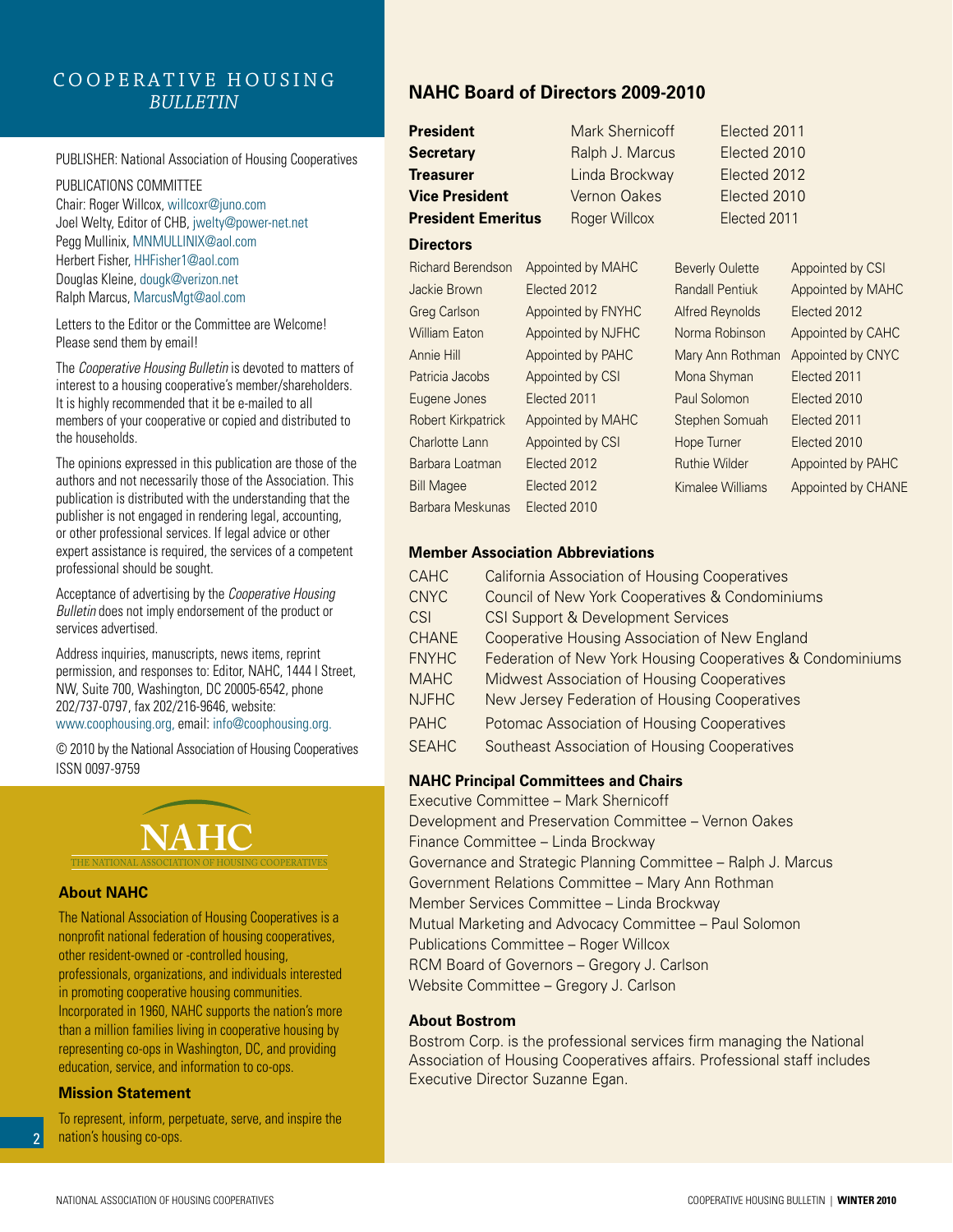<span id="page-2-0"></span>order to succeed. If members are setting up a co-op buying club, two or three families just aren't enough to make it work. But if an article in your newsletter brings the buying club to the attention of others, you may have 20 or 30 families in the buying club. Man, would that work!

When leadership of the co-op changes, with some officers, directors or committee chairs retiring, a word of appreciation for their service would be

#### **Newsletter Policies and Procedures**

- **1 > Photos.** Ask the co-op attorney for a standard photo release form. In taking and publishing pictures of children, get the parent's consent. Be especially cautious of reprinting photos of minors on your Web site as there may be exes and others, some under restraining orders, interested in the whereabouts of a child.
- **2 > Letters to the editor.** Get on the same page with the board as to whether letters will be accepted and how they will be treated. If they are accepted, then some simple rules about deadline, length, civility and repetition will handle most potential problems.
- **3 > Authors.** Volunteers who write articles have legal rights to those articles. Your attorney can devise a form whereby the author transfers ownership or usage rights to the co-op.
- **4 > The fine line between information and hucksterism.** Be clear that article content should not endorse a product or service. Promoting products or services is the role of paid ads. Reserve final calls to the editor.
- **5 > Disclaimers.** Look in the CHB for some standard disclaimers:

1) acceptance of ads should not be construed as endorsements, 2) opinions are those of authors, not the co-op, 3) do not rely on the newsletter for legal or other professional advice; hire a professional for that purpose and the last, 4) recipes have not been tested or tasted by the editor and the editor assumes no responsibility or liability.

appropriate. They may feel they have labored long and nobody cares. But we really do care. We need to say so. And we should not wait until they can no longer hear us say it.

When members joined your cooperative 10, 20 or 30 years ago, no doubt they read the co-op principles in the documents. But memories fade, and it helps to remind them about the underlying philosophy that makes the co-op go. Especially when the wider society changes, it never hurts to point out that the co-op was a leader in expanding democratic ideas in our society. Coops have been leaders in welcoming minorities into full membership of our institutions, including participation as leaders. Co-ops have done much to give women equal status as leaders and shapers of our society. Co-ops always have been among the first to reach out a helping hand to those in need. Say so, give examples, print photos and re-print the Rochdale Principles once more.

Some of your members will not be familiar with other types of co-ops, such as food co-ops, credit unions, farm co-ops, optical co-ops and so forth. Run articles about these kissing cousins, and print the Internet addresses

of their Web sites for members whose curiosity leads them there. Some of these other kinds of co-ops may wish to purchase advertisements in your newsletter from time to time.

Housing co-ops generally have been more stable and better maintained than other forms of homeownership at a time when many homeowners are facing foreclosures. An article explaining why coops work well and other forms of homeownership are causing great financial distress would provide food for thought among your members.

Draw on experts for topics that you don't feel you want to handle yourself. Make friends with faculty members of the university nearest you; many would be delighted to be given an opportunity to present issues in their specialties to your members. Ask people in government—municipal, county, state, federal—to write articles about how things look from their vantage point. The local fire chief may have good advice for your members. Flu season coming up? Ask your health department for advice. "Green" is golden these days. Tell members what your co-op is doing—and will do—to reduce greenhouse gas emissions, to save energy expenses and to switch to "greener" energy sources.

One last topic: recipes. Yes, some members will wonder why you wasted good space on recipes. But other members will find those pages the most useful in your newsletter.

Delivering your newsletter by e-mail or by fax is the most economical way, if your members approve. But some don't like that and you should give them hard copies. Also, keep a hard copy of the current issue posted on your bulletin board in the co-op office.

There are newsletter programs available and many copying places can help inexpensively with layouts in exchange for getting the print job, or standardized pages with names and mastheads can be preset into the computer's memory for reuse on successive issues. This is probably a natural use of a computer for the younger members. For the older members, forget the manual typewriters and mimeograph machines. You don't have to use them any more.

Co-ops are people, and your newsletter is the most effective way to keep people involved. **chb**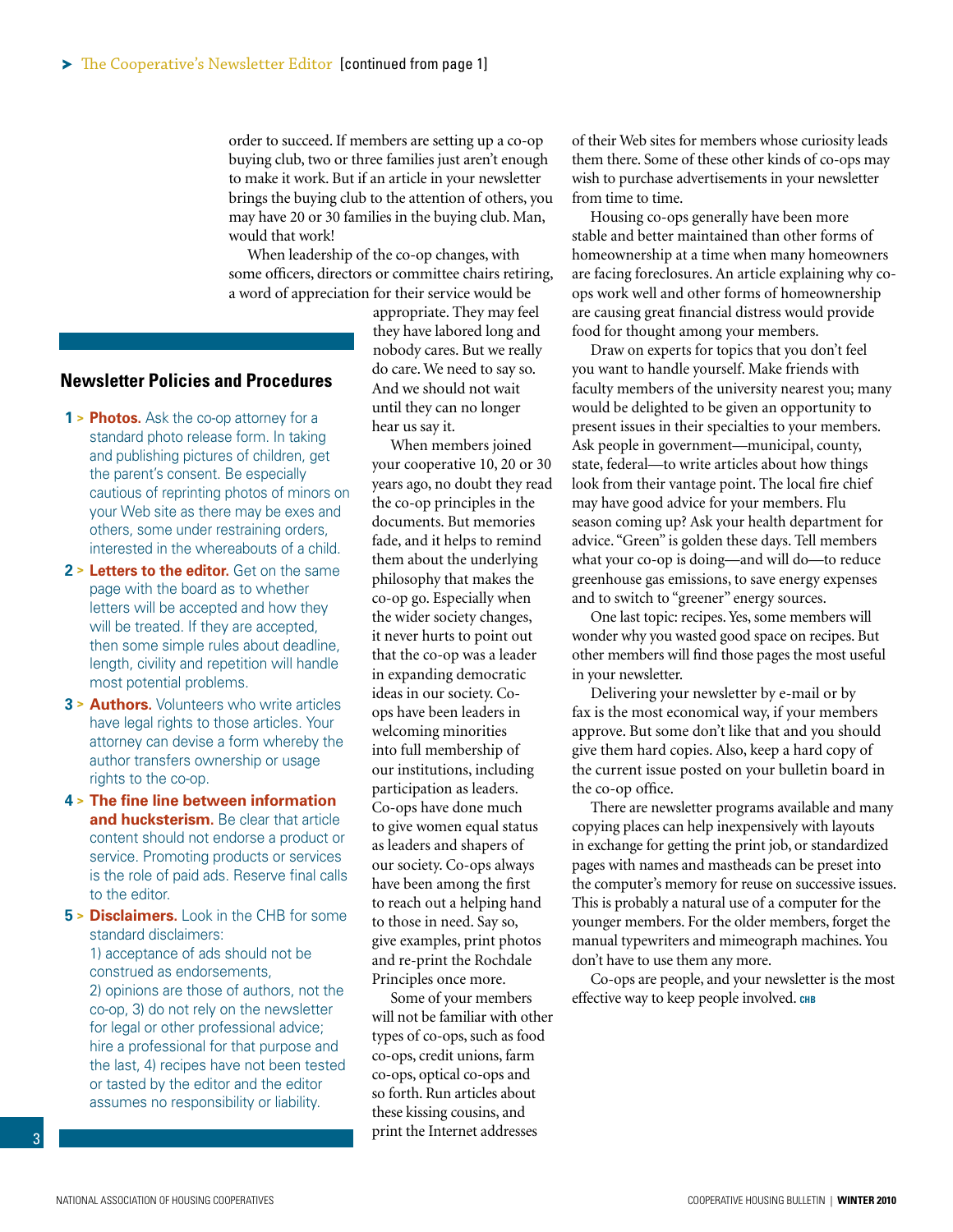#### <span id="page-3-0"></span>**Manufactured Home Park Purchased by Residents**

*Article published Jan. 10, 2010, in* Laconia Citizen

Residents of Lakes Region Mobile Home Village, a 100-unit community in Gilford, closed on the purchase of the community on Dec. 30, making it New Hampshire's 94th resident-owned manufactured housing community.

Using funding, education and technical assistance and training from the New Hampshire Community Loan Fund's ROC-NH program, residents organized and formed the Lakes Region Mobile Home Village Cooperative, Inc. in October in order to convert their privately owned manufactured home park into a resident-owned community.

The cooperative then negotiated with park owner Gerd Laudien for the final purchase price of \$3.5 million before finalizing the deal.

"Working together with ROC-NH and the Community Loan Fund, our residents now have attained ownership of the land their homes rest on. No one can close the park and force them to move without due cause," said Co-Op President Dick Walker, who called that feeling of security "priceless."

"In addition, each resident now has a voice in how the cooperative is governed, maintained and managed," Walker said.

Although the Community Loan Fund works in several areas to connect people and families with the loans, training and education that allow them to buy and keep homes, have secure jobs and become economically stable, the Concord-based nonprofit is best known for its work in manufactured housing.

Residents of parks that are not cooperatively owned usually own the building they live in, but not the land beneath it. Because of that, they miss out on most of the usual benefits of homeownership, including conventional mortgage terms, the appreciation of their home's value and the availably of equity loans.

"Residents who purchase and run their communities are protected against excessive rent hikes and park closures, and often feel greater pride and investment in their homes and surroundings," said Community Loan Fund President Juliana Eades.

The Community Loan Fund helped convert its first park in Meredith in 1984. Since then, ROC-NH has developed a conversion strategy, an annual leadership program, a biannual conference and a management guide for cooperatives. Its strategy is now being applied nationally by a spinoff organization, ROC USA.

A full list of resident-owned cooperatives in New Hampshire is available at www.communityloanfund.org.

—Judy Sullivan, Senior Policy Specialist

#### **Village Creek Co-op Receives Historic Preservation Award**

*A report from CHANE—the Cooperative Housing Association of New England*



The Connecticut Historic Preservation Council listed the Village Creek Co-op on the State Register of Historic Places on Jan. 6. The co-op also was awarded \$2,000 under the Historic Preservation Technical Assistance Grant program to prepare the nomination of Village Creek for listing on the National Register of Historic Places. As reported in a news release by state Sen. Duff and Rep. Perone:

"Norwalk has a rich cultural history," said Duff, who co-chairs the General Assembly Appropriations Committee's Conservation and Development Subcommittee. "Our historical land and structures enhance our community and our culture, providing a window into our history for

**One of the Village Creek houses**

future generations. I'm very pleased that the Connecticut Trust has again recognized the importance of Norwalk's history and has chosen to support …Village Creek this year.

[page 5](#page-4-0) **<sup>&</sup>gt;** Credit: Tod Bryant

4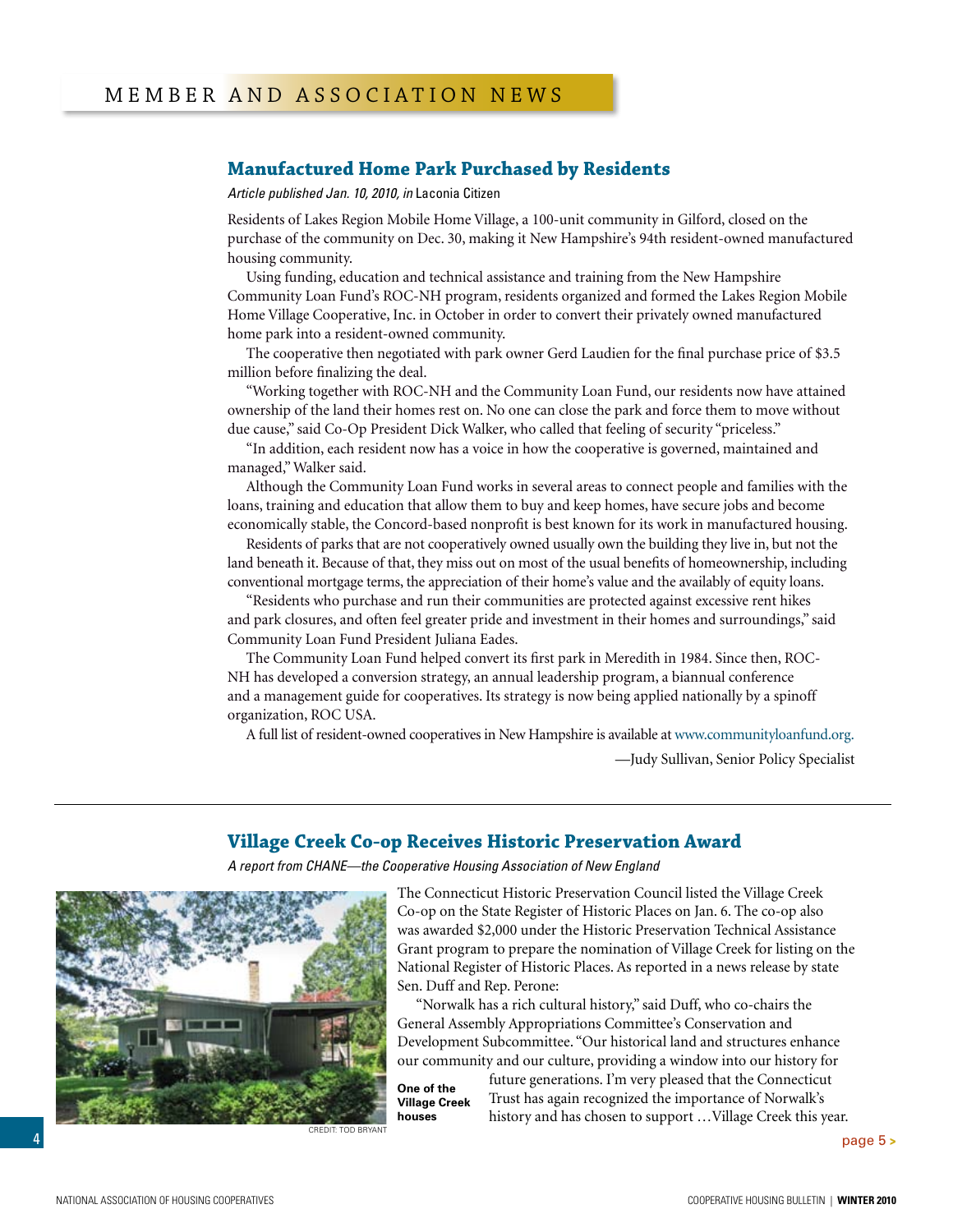#### <span id="page-4-0"></span>[\[continued from page 4\]](#page-3-0)

"The grant will help pay for a National Register nomination for the Village Creek Historic District. The district contains 64 mid-20th century modern houses and is culturally significant because the Village Creek Homeowners Association's deed restrictions include pioneering covenants barring discrimination. At a time in history when many deed restrictions sought to exclude certain racial, ethnic and religious groups, Village Creek actively engaged them as neighbors."



**Two founders of Village Creek in 1949, Phil and Emily Oppenheimer, enjoying a Hawaiian Luau party with neighbors on the Village CreekCommunity beach, Summer, 2009**

The Village Creek Homeowners Association Inc. (VCHOA) is a 67-house membership-sponsored cooperative land subdivision organized by several members and friends of the Willcox family in 1949. It was one of the founding members of NAHC in 1960 and has been a member of NAHC (now through CHANE) ever since. NAHC President Emeritus Roger Willcox was its principal organizer, drawing on his professional career, based on an MIT master's degree in city planning, and his experiences growing up in the Bleecker Gardens co-op his parents helped organize in 1928 in New York City's Greenwich Village.

Village Creek was a "second generation" co-op for its organizers. There was no "co-op housing" financing available in 1949 except in New York and a few other big cities. So VCHOA's organizers, like the organizers of a dozen comparable co-ops developed just after World War II in communities from Philadelphia to Berkley, Calif., combined Rochdale Principles with individual unit financing. Village Creek continues as a family- and co-op-oriented community built around its co-op-owned 8-acre waterfront community area. Its 60th Anniversary Celebration this summer will attract more than 200 present and former members.

#### **The Rochdale Cooperative Principles**

*Summarized from the International Cooperative Alliance.*

Inspiration for the 120 million Americans who are members of various kinds of co-ops.

**1st Principle > Voluntary and Open Membership** 

… without gender, social, racial, political or religious discrimination.

**2nd Principle > Democratic Member Control**

Men and women serving as elected representatives are accountable to the membership.

**3rd Principle > Member Economic Participation**  For service, not for profit.

**4th Principle > Autonomy and Independence** Cooperatives each determine their own policies and purposes, without dictation from anyone.

**5th Principle > Education, Training and Information**  Members and leaders continuously educate themselves for service to members.

**6th Principle > Co-operation Among Co-operatives**  Cooperatives work together through local, national, regional and international associations.

**7th Principle > Concern for Community**  Cooperatives sustain, develop, and strengthen their communities.

#### **EDITORIAL: The Purpose of the** *Cooperative Housing Bulletin*

The experience which you, co-op leaders, co-op managers, co-op staff, and members have earned over the years is a rich treasure which can help us all guide our co-ops successfully. We learn from each other. And we can do that if—and only if we all share those experiences with one another. That is where the Cooperative Housing Bulletin comes in, to link all of us in continuous learning about our responsibilities. The economy changes, we change, our co-ops change, and we have to keep up with all those changes by sharing what we learn. Each of us has different opinions rising out of our specific experience; we need to share those opinions.

Send me articles about your own co-op and about the community in which you serve your members. What you have learned will be exactly what another cooperator needs to know in dealing with her/his problems.

When you send me your experience, send me photographs as well. We want to see what your co-op looks like, what your special problems are, and also understand just who you are. Photographs help readers understand better the points you want to make.

I will edit articles sent to me and send them along to our Publications Committee, a group of men and women with broad experience in cooperative housing. Don't worry if you don't like to check out grammar and spelling; if you wish, we'll take care of that. And: thank you for sharing.

—Joel Welty, Editor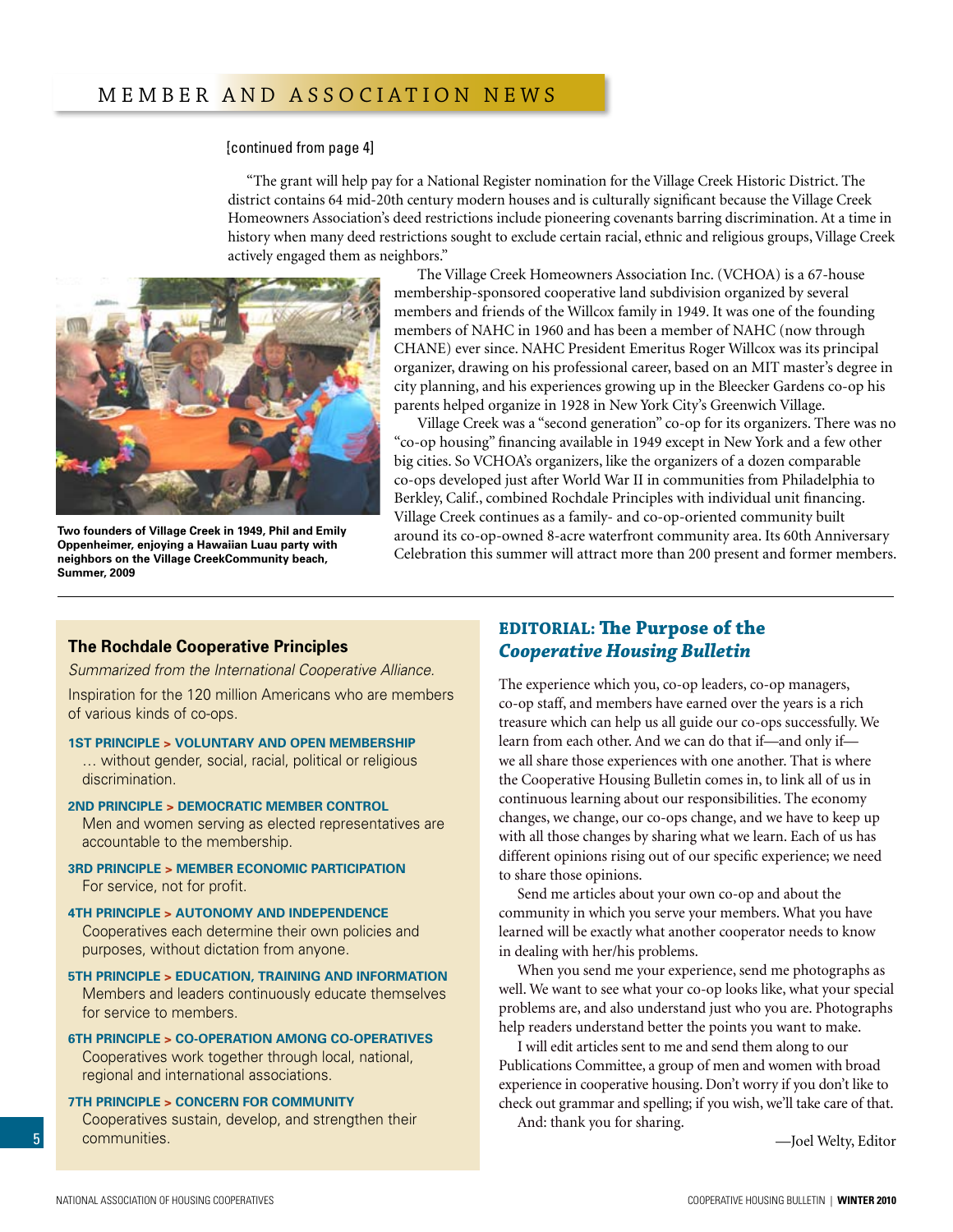#### <span id="page-5-0"></span>**The Cooperative Developers' Corner**

The editors assume that among our readers will be some who are interested in creating new housing cooperatives. This "Corner" of the Bulletin focuses on information that may be helpful to developers and others interested in new housing cooperatives.

**The NAHC website now has a new section under "Resources,"** which will include downloadable articles and other useful information. Click on **NAHC Resource Library**.

This library already includes articles on several kinds of housing cooperatives. Just added is the first of several articles describing in some detail development techniques that produced housing cooperatives for thousands of member families in past years: *Consumer Sponsored, Presold, New Construction Housing Cooperatives*. As additional articles become available, they will be added to this library.

NCB Capital Impact released a review of its experience in developing housing cooperatives, including the roles of developer, lender, sponsor, etc. This link provides access to this report: www.ncb.com/uploadedFiles/New\_Site\_Content/See\_Your\_Impact/Home%20BaseBook.pdf.

#### **Are Your Heating Bills Too High?**

Ludlow Townhouses is a CHANE member 36-unit affordable housing cooperative in Stamford, Conn. It was built in the early 1970s with financing under Section 236. Its individually metered apartments have electric heat and hot water. With electricity now costing more than 12 cents per kilowatt hour, some members have been paying more than \$500 per month for electricity in winter months.

A locally funded demonstration grant was obtain to improve the co-op's three-story frame buildings by installing Tripolymer "foam-in-place" insulation to fill all the spaces between the exterior wall's 2-inch-by-4-inch studs.

When the weather warms up, the spaces between the 2-inch-by-12-inch roof framing also will be filled with foam. Check it out on the Web!

This work, plus new storm doors and weather stripping, is expected to make a dramatic reduction in Ludlow Cooperative's current high heating bills.

#### **Current Cooperative Development News**

As reported in recent CHBs, there are several efforts now being made to create new cooperatives. These include creation of cooperatives that would acquire and hold housing now threatened by foreclosure actions and conversions of available and in some cases vacant properties in Massachusetts, Connecticut and Illinois. At present all are confronted with a common concern: Except in Minnesota, FHA has not been processing for many years new cooperative housing applications for mortgage insurance under Section 213 of the National Housing Act. The NAHC Preservation and Development Committee is encouraging efforts to restore active use of this FHA program.

#### **Section 213**

The National Housing Act was amended in 1950 to provide FHA mortgage insurance for marketrate mortgages for housing cooperatives under a new Section 213. The new law, based on Europe's experience with co-ops, provided insurance for 40-year level payment loans of up to 97 percent of the FHA Estimate of Replacement Cost.

During the next 20 years, housing cooperatives for more than 100,000 families were built with mortgages insured under Section 213.

Members of those cooperatives lobbied for a separate Cooperative Housing Mortgage Insurance Fund (CHMIF). Their efforts were successful and CHMIF was established by FHA before 1960. So few housing cooperatives with mortgages insured under Section 213 have experienced defaults that CHMIF has been fully funded and paying dividends approximately equal to premiums for several decades. But despite that record, which was and is the best for all FHA mortgage insurance funds, construction of new marketrate housing cooperatives insured under this program has almost ceased. Today only a few projects in Minnesota and Wisconsin, mostly for the elderly, are being processed.

#### **What Do We Have for Our Children?**

Every institution has a method of preparing youngsters for adult responsibilities and leadership. Churches have Sunday School. Businesses encourage youngsters to gain experience by taking on a newspaper route or joining Junior Achievement. What does your housing co-op do to begin cultivating leadership talents in its youngsters? Let's compare notes and learn from one another. Send me an e-mail at jwelty@power-net.net and tell me how you are addressing the question. We'll report on what people tell us in a future issue. –Joel Welty, Editor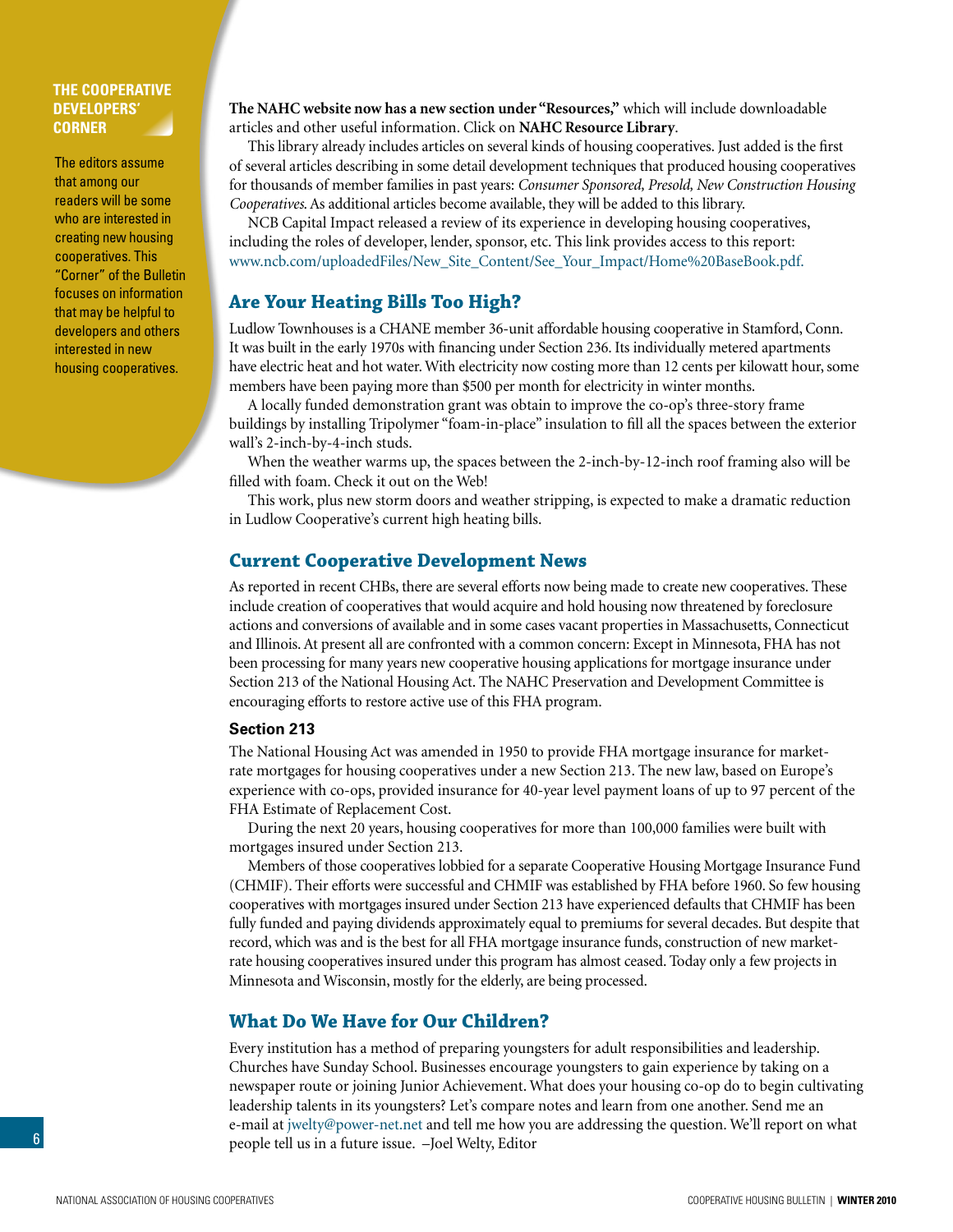# <span id="page-6-0"></span>( **Observations on a Housing Cooperative Attorney's Role** )

*By Herbert H. Fisher, Esq. Chicago, Ill.*

**Editor's Note: Herb Fisher, long-term chair of the Attorney's Round Table at NAHC annual conferences and administrator of the NAHC Attorney's Exchange, suggests an approach cooperatives should expect from legal advice providers.**

**The stockholders' rights movement may gain sufficient momentum so that in the future corporate attorneys will have obligations directly to the stockholders.**

istorically, profit-oriented businesses and<br>labor unions change attorneys when a<br>new administration takes charge. Nearly<br>everyone perceives their existing lawyers as being labor unions change attorneys when a new administration takes charge. Nearly everyone perceives their existing lawyers as being too closely committed to the old regime, either the administration or the board. Since the former administration and board members are usually still around, either as stockholders or members and are still involved to some extent in the business affairs, then political loyalties within the business or union become suspect. Indeed, the label "XYZ corporate attorney" is a bit deceptive, as stockholders or members discover when they seek information or insights being rendered by the attorney.

The savings and loan scandals, the Enron period and the '08 bust had an impact on the extent to which attorneys must take into account the interests of stockholders or members when advising the officers or board. It is quite possible that boards will find it necessary to have one attorney advising on policy matters and another advising management on operational matters. The stockholders' rights movement may gain sufficient momentum so that in the future corporate attorneys will have obligations directly to the stockholders.

When this concern is applied to cooperatives especially residential cooperatives—attorneys for cooperatives tend to view themselves as having a duty to the board or the management and not to members/shareholders. It was the board that hired them. If management hired them, then there is an additional complication since that can affect, or is suspected of affecting, the attorney's ability to provide independent advice to the cooperative.

From my own experience, it has been necessary to consider myself retained to provide representation to the cooperative; that is, to the corporation or association, even though it was the board of directors that retained me. It is always necessary to make clear that the representation is not of the board of directors, or its officers, as individuals, but

of the office held. Advice is provided to the board, the officers, the committee chairs and management concerning how they can best discharge their duties on behalf of their cooperative; and, if asked by a member or member/shareholders about their role in—and their rights from and obligations to—their cooperative, whenever the latter are given advice, the cooperative's president should be informed.

As a result of this orientation, my firm has had the privilege of representing many cooperatives for more than 40 continuous years. Concern should always be present that clients, particularly cooperative clients, do not have to be concerned that the cooperative attorney's interests are merely on behalf of an individual, or group of individuals, who caused the attorney to be hired in the first place, but on behalf of the cooperative entity, the member/shareholders as a group. This should not be interpreted as member/shareholders individually.

There will certainly be times when boards of cooperatives will not engage or continue to engage an attorney or firm with such an approach.

Attorneys need to make clear just how they structure their relationships with their clients. Unless this is done, situations, both foreseen and unforeseen, can place lawyers into, or claims of, conflict-of-interest situations. Co-op attorneys can represent their clients, in the broadest sense, for extended periods with mutual confidence and respect, if appropriate disclosures are made and relationships established with the board, management, committees and individual members. CHB

Author's Note: Appreciative acknowledgment is made of comments on the above article provided by Lottie Cohen, Esq., of Los Angeles, and Phyllis Wiesberg, Esq., of New York City. Acknowledgment should not be interpreted as endorsement by these attorneys of all statements in the above article.

7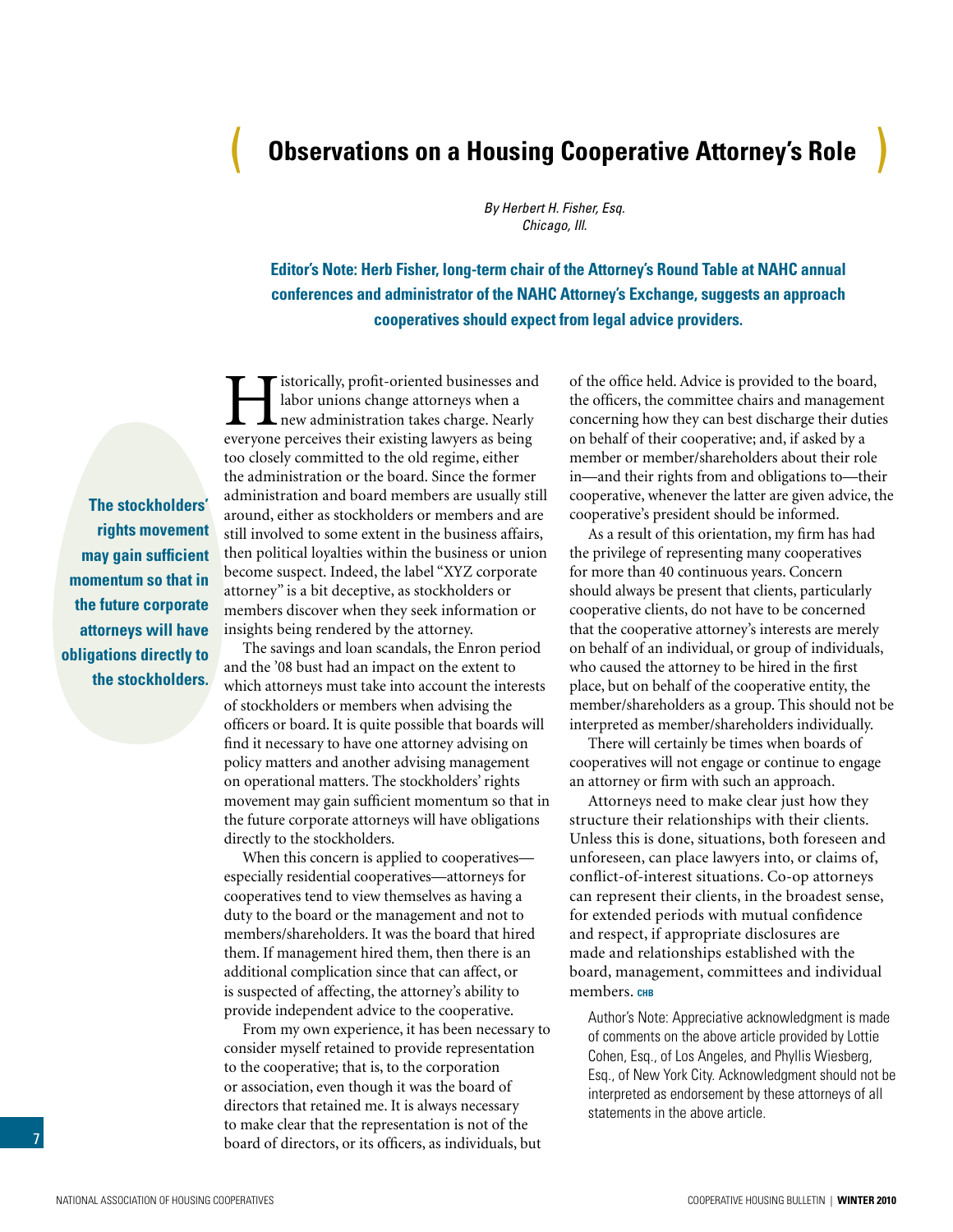# ( **Sharing a Home, in Your Co-op** )

*by Terry Edlin, www.newcommunityvision.coop* New Community Vision, *Jan. 18, 2010* 

<span id="page-7-0"></span>Some fell for the wrong guy. A single mom n in business for herself in the midst of the wretched economy in decades, she wonded how to find shared housing where she and her he fell for the wrong guy. A single mom now, in business for herself in the midst of the most wretched economy in decades, she wondered teenager would feel welcome and secure in a healthy



**Waterside Co-op, Chicago, IL**

environment. With 4 million mortgages either in foreclosure or at least 90 days behind in payment, she's not the only one who doesn't know where to look for suitable housing options. Whether we acknowledge it or not, a new housing paradigm is sprouting in our midst, which some find similar to the coop dorms and dining

halls they stayed in during college. Now is the time to proactively create models that support people in their current stage of life, whether that is just starting out or just finishing up.

The story line—marry, have kids and live happily ever—does not *always* hold up in real life. The divorce rate has hovered at 50 percent since the early 1970s when women entered the work force in droves. U.S. Census Bureau statistics tell sobering truths: 8.3 million mothers and 2.5 million fathers form single-parent households with children under the age of 18. Grandparents, 2.5 million of them, live with their grandchildren and are responsible for their care. Of the population living below the poverty line, 45 percent are women with children younger than 5 years old and 36 percent with children younger than of 18years old. One of the many problems of poverty is the nasty side effect of depression, a debilitating and highly contagious condition that, if not treated, guarantees to hold you and your children back. This affliction is often handed down from generation to generation.

In the context of history, the nuclear family model is very new, having only taken root after World War II and the resulting baby boom. Prior to that, the extended family model had worked reasonably well for millennia. Margaret Mead commented, "Nobody has ever before asked the nuclear family to live all by

itself in a box the way we do. With no relatives, no support, we've put it in an impossible situation."

How do we get from where we are—nuclear families stretched thin, millions of people feeling very housing insecure and millions more homeless—to a more durable model: non-familial, inter-generational households providing a safe, secure, affordable and emotionally nurturing environment?

#### **Here is a possible road map**

Consider your housing alternatives when you are not desperate and have time and a clear head to be able to access your intuition and make thoughtful decisions. Gather regularly with people who are willing to at least consider a new approach to housing. Get to know others gradually in a variety of settings. See how people interact with their children and with others. What do they take to potlucks? Do they help to clean up? Vocabulary is an important clue. You may not want your children to be exposed at home to the crude language that is so prevalent today. Are you sympathetic to their values and vice versa? What is each person's tolerance for television, for music, political and/or religious convictions?

As people gather with others over time, affinity groups will naturally form. As groups form, if house sharing seems like a good idea to consider, consult with social workers and organization development experts to work out kinks in advance, as much as possible. Theoretically, these experts can help groups evaluate compatibility and work to establish a harmonious foundation.

Two Chicago shared-housing co-ops, Stone Soup's Leland House and Beyond Today/Waterside Co-op recently posted openings. Each of them used the word "joy" to describe their households. That should tell you something. CHB

EDITOR'S COMMENT Every adult living in a co-op townhouse or apartment should sign the Occupancy Agreement. We are co-ops of owners, not renters. Consider this well-established and successful mode of forming a household and you will help more people benefit from cooperative housing. And, your co-op will be more resilient in the face of the continuing depression affecting all of us.

8